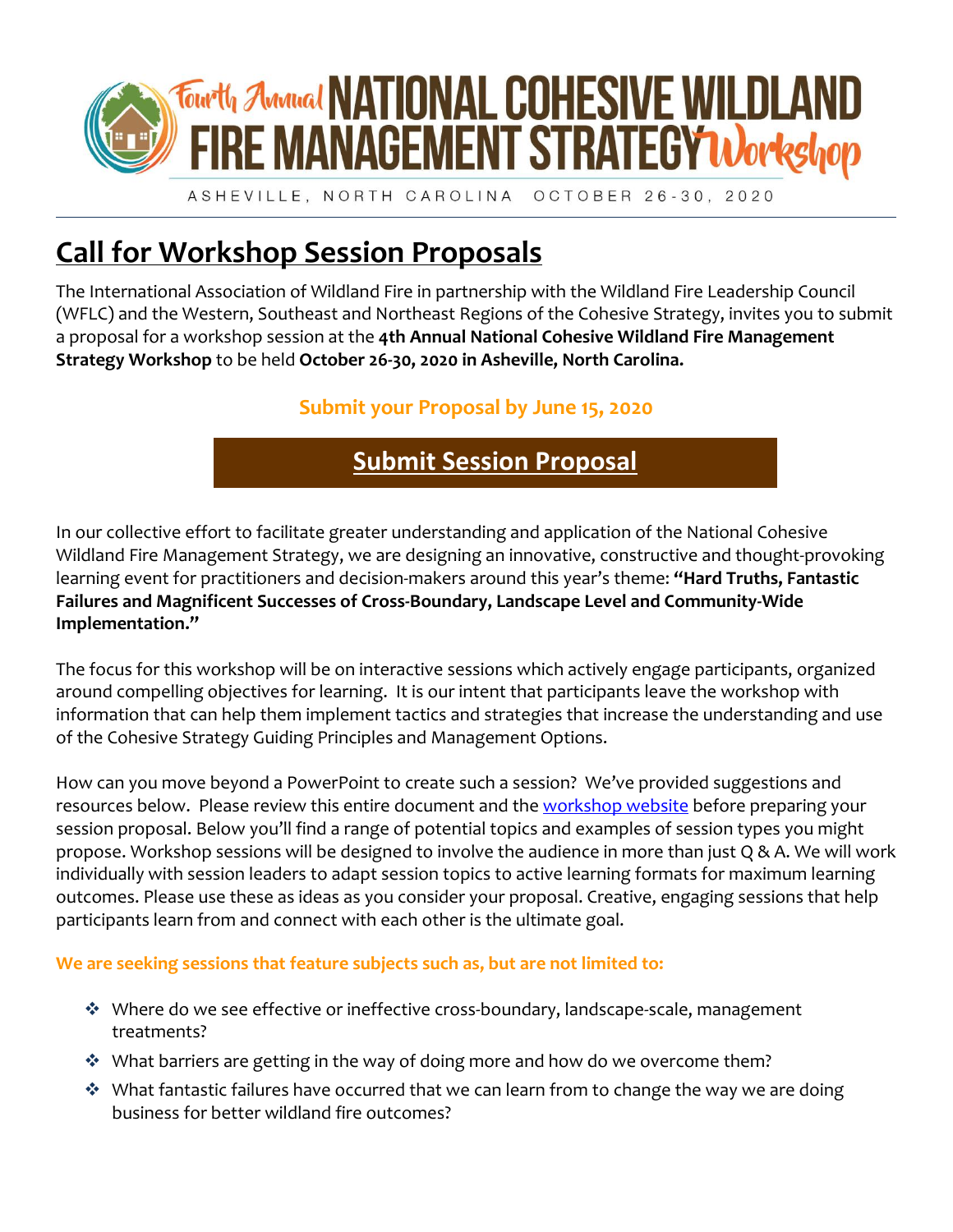- ❖ What are we learning about the "hard truths" of living with wildland fire what are stakeholders learning to accept to make meaningful progress towards Resilient Landscapes, Fire Adapted Communities and a Safe, Effective, Risk-Based Wildfire Response?
- ❖ How are policy changes at local, state, Tribal and federal levels that contribute to greater implementation of the Cohesive Strategy?
- ❖ How can we improve pre-season stakeholder collaboration and coordination that results in the comanagement of risk and allowances for managing fire for resource benefit?
- ❖ How can we increase the use of prescribed fire through an "All Hands, All Lands" approach?
- ❖ How can research findings have a bigger impact in the field with positive results in the implementation of Cohesive Strategy Management Options?
- ❖ How do we better engage communities around community-wide wildfire prevention and prepare those at high risk for large, long-duration wildfires?
- ❖ What new and emerging technologies and science can be better leveraged to support practices and collaborative, prioritized actions?
- ❖ How do we move past the "blame game" to work better across boundaries and jurisdictions for better wildland fire outcomes?
- ❖ What else do we need to be learning about to demonstrate how to make meaningful progress towards Resilient Landscapes, Fire Adapted Communities and a Safe, Effective, Risk-Based Wildfire Response?

**Please identify what format you're proposing for your session.** Each session must go beyond the standard presentation format to include audience participation as a tool for shared learning. A few formats are below but you are not limited to these. We encourage you to be creative! We will be working with each successful proposal leader to develop and enhance session interaction.

**Please identify what your proposed content will provide for participants in the context of the Cohesive Strategy**. Will you be facilitating development of action items in your session or leave participants with information or models they can replicate back home?

Available session opportunities are:

- One-hour interactive sessions, facilitator provided if needed.
- One-and-a-half-hour interactive sessions, facilitator provided if needed.
- Poster sessions must meet intention to leave participants with information and/or a model that can be replicated back home.

Some resources for creative, interactive workshop sessions:

- **Fail Faire -** Host a session focused on helping people share constructive lessons from failures [https://failforward.org/resources/#materials.](https://failforward.org/resources/#materials)
- **Fishbowl -** People with direct field experience can quickly foster understanding, spark creativity, and facilitate adoption of new practices among members of a larger community. [http://www.liberatingstructures.com/18-users-experience-fishbowl/.](http://www.liberatingstructures.com/18-users-experience-fishbowl/)
- **World Café -** table hosts with one question at each table to talk about different topics and participants move around to hear what others have to say. [http://www.theworldcafe.com/key](http://www.theworldcafe.com/key-concepts-resources/world-cafe-method/)[concepts-resources/world-cafe-method/](http://www.theworldcafe.com/key-concepts-resources/world-cafe-method/).